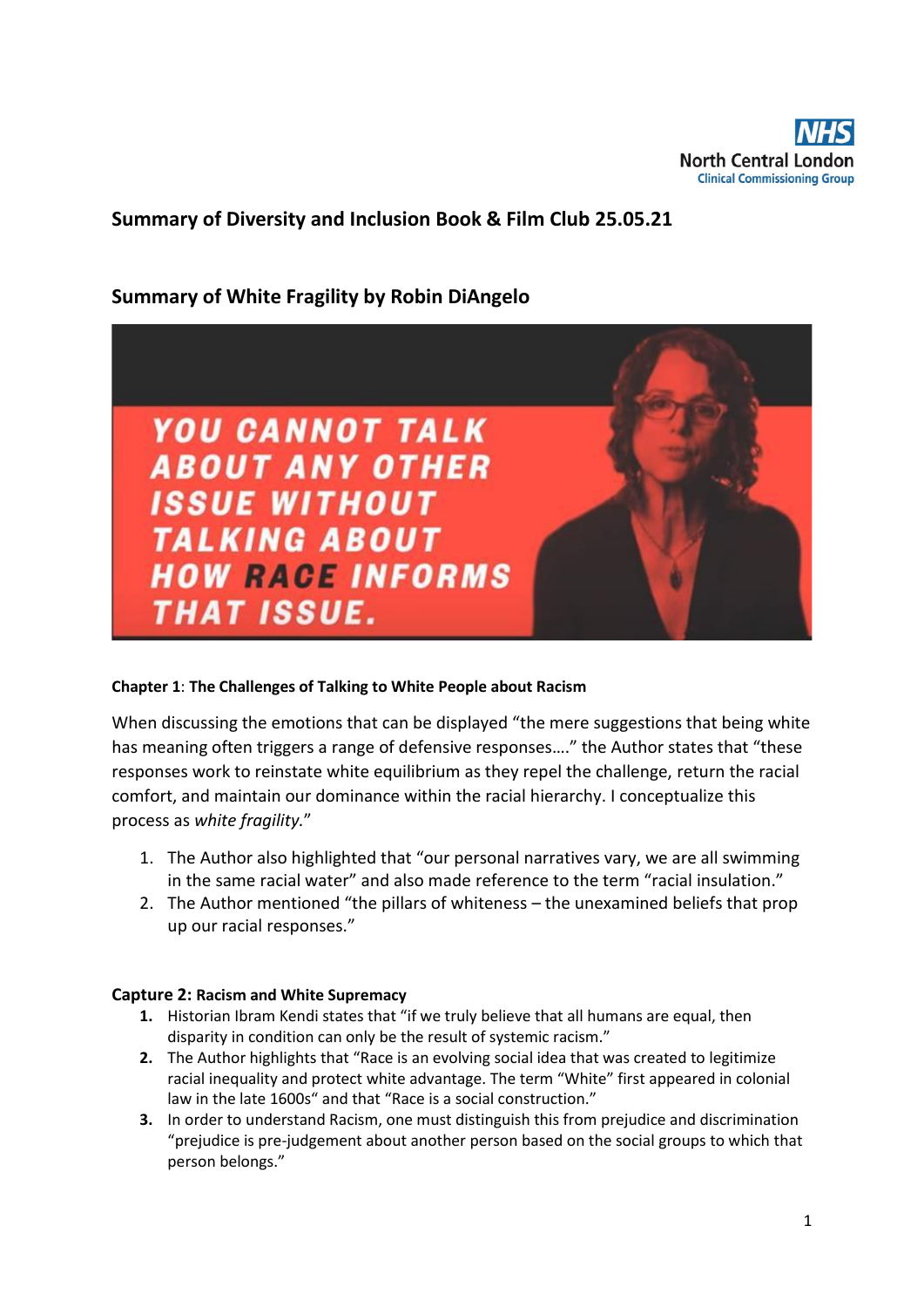- **4.** The Author states that "Discrimination is *action* based on prejudice", "Racism is a structure, not an event", "Racism is a system" and that "Racism is deeply embedded in the fabric of our society."
- **5.** The Author states in the context of sociologists and current racial justice movements white supremacy refers to "an overarching political, economic and social system of domination."
- **6.** Reference was made on page 23 to the birdcage metaphor that Scholar Marilyn Frye uses to describe "the interlocking forces of oppression", which includes the image - if your turn your head to only look at 1 wire of the cage, you will then not see the other wires. Therefore, if your "understanding of this cage is based on this myopic view, you may not understand why the bird just doesn't go round the single wire and fly away."

## **Chapter 3: Racism after the Civil Rights Movement**

- **1.** The Author makes reference to colour-blind racism and Dr. Martin Luther King's " I Have a Dream" Speech particularly the line where Dr. King states that one day he may be judged by the content of his character and not by the colour of his skin. This line was seen " to provide a simple and immediate solution to racial tensions."
- **2.** The Author states that "Racial bias is largely unconscious" and that "Our lack of understanding about implicit bias leads to aversive racism."
- **3.** The Author also highlights that "we can't challenge our racial filters if we can't consider the possibility that we have them."

Staff member feedback about Chapters 2 & 3 were as follows:

- Displays of behaviour that do not change try to use prejudicial thoughts, which then become the default position, part of the automatic system.
- When people use their prejudice, they get validation from the organisation, which then becomes systemic.
- People can use their prejudice to achieve their end goal.

White people are taught to feel superior – it becomes an ideology, which gives rise to supremacy.

## **Capture 4: How Does Race Shape the Lives of White People?**

- **1.** The Author starts of the chapter by discussing being born into a culture where she belonged racially. There was reference made on page 52 to the Singer Rhianna who introduced a make-up line in 2017 for Women of all skin colours. Appreciation from women of colour "poured in. Many of their tweets included the exclamation "finally!" "
- **2.** The Author highlights that " while I am aware that race has been used unfairly against people of color, I haven't been taught to see this problem as any responsibility of mine" "the freedom from responsibility gives me a level of racial relaxation and emotional intellectual space that people of color are not afforded as they move through their day." "People of color lack these benefits because they are radicalized within a culture of white supremacy."
- **3.** "Virtually any representation of *human* is based on white people's norms and images "flesh coloured" makeup, standard emoji" – the author discusses the concept of the "white racial frame, whiteness as the human norm".
- **4.** "White solidarity is the unspoken agreement among whites to protect white advantage and not cause another white person to feel racial discomfort by confronting them when they say or do something racially problematic." "Educational researcher Christine Sleeter describes this solidarity as "racial bonding"… "each uninterrupted joke furthers the circulation of racism through the culture."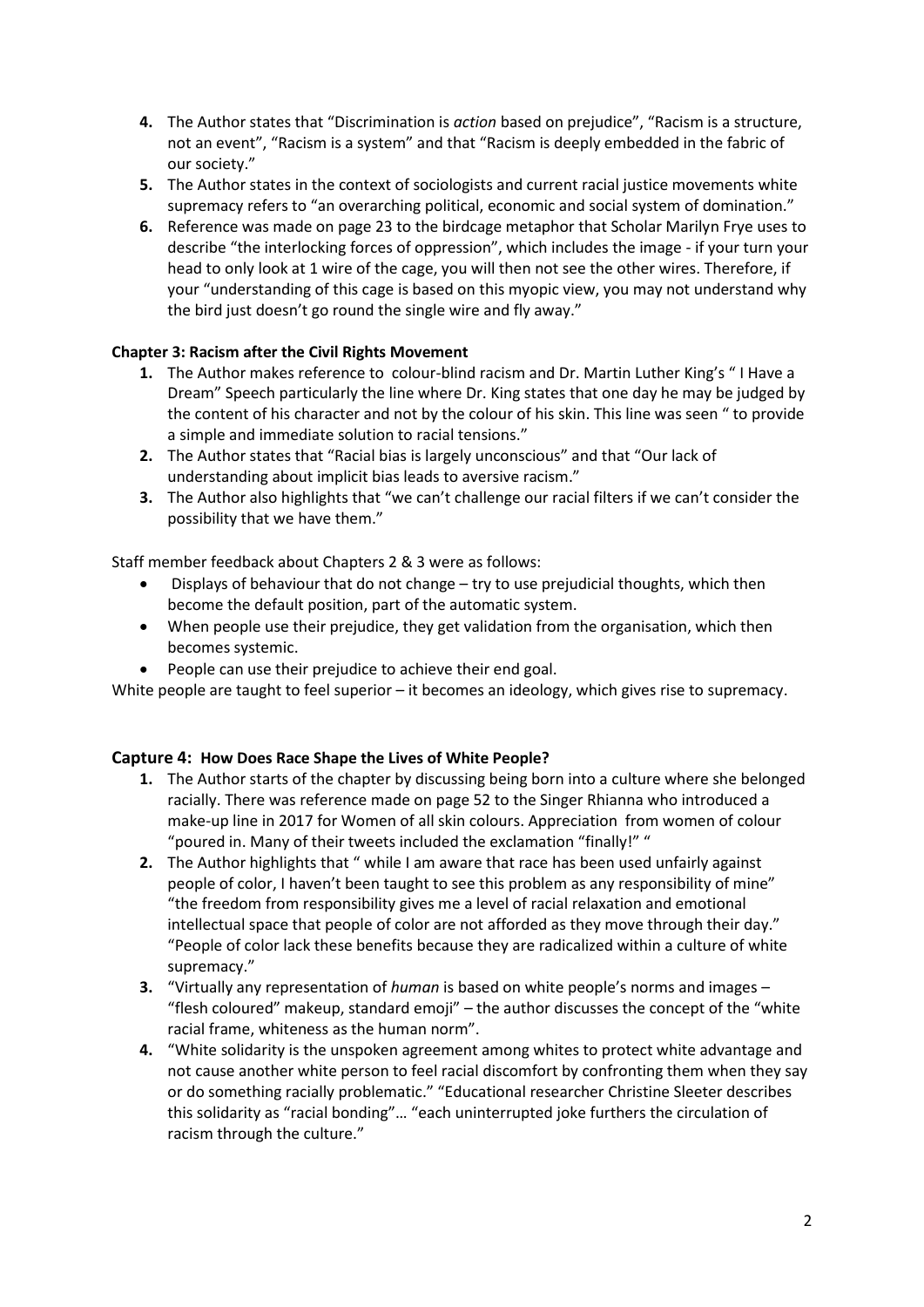## **Chapter 5: The Good/Bad Binary**

- 1. "This chapter explores what is perhaps the most effective adaptation of racism in recent history: the good/bad binary" – racist = bad, not racist = good.
- 2. African American scholar and film maker, Omowale Akintunde says "Racism is a systemic, societal, institutional, omnipresent, and epistemologically embedded phenomenon that pervades every vestige of our reality."
- 3. There was a discussion about colour-blind statements which insists "that people do not see race" and the term "colour-celebrate" – e.g " I work in a very diverse environment."
- 4. The following imagery is used on page 78-79 "imagine a pier stretching out over the water. Viewed from above, the pier appears to simply float there. The top of the pier – the part that we can see- signifies the surface aspect of these claims. Yet while the pier seems to float effortlessly, it is, of course, not floating at all; it is propped up by a structure submerged under the water. The pier rests on pillars embedded in the ocean floor. In the same way that a pier sits on submerged pillars that are not immediately visible, the beliefs supporting our racial claims are hidden from our view. To topple the pier, we need to access and uproot the pillars."
- 5. "If racism is not a topic of discussion between a white person and a person of color who are friends, this absence of conversation may indicate a lack of cross-racial trust."
- 6. "We don't see through clear objective eyes- we see through racial lenses."
- 7. "Refusing to engage in an authentic exploration of racial realities erases (and denies) alternate racial experiences. If we block out other realities by not discussing them, we can pretend that they don't exist, thereby assuming a shared racial experience."
- 8. "Racism is so deeply woven into the fabric of our society."

## **Capture 6: Anti-Blackness**

- **5.** The Author states that "we live in a culture that circulates relentless messages of white superiority. These messages exist simultaneously with relentless messages of black inferiority."
- **6.** "There was no concept of race or a white race before the need to justify the enslavement of Africans. Creating a separate and inferior black race simultaneously created the "superior" white race."
- **7.** "Anti-blackness is rooted in misinformation, fables, perversions, projections, and lies. It is also rooted in a lack of historical knowledge and an inability or unwillingness to trace the effects of history into the present."
- **8.** "White is a false identify, an identity of false superiority."
- **9.** "Anti-blackness is a complex and confusing stew of resentment and benevolence." reference was made to the film *The Blind Side*.
- **10.** "White racial socialization engenders many conflicting feelings toward African Americans: benevolence, resentment, superiority, hatred, and guilt roil barely below the surface and erupt at the slightest breach, yet can never be explicitly acknowledged. Our need to deny the bewildering manifestations of anti-blackness that reside so close to the surface makes us irrational, and that irrationality is at the heart of white fragility and the pain is causes people of color."

#### **Chapter 7: Racial Triggers for White People**

9. The Author mentions "white racial insulation" and that "Whiteness accrues privilege and status; gets itself surrounded by protective pillows of resources and/or benefits of the doubt" and "white people seldom find themselves without this protection" but "within their insulated environment of racial privilege, whites both expect racial comfort and become less tolerant of racial stress."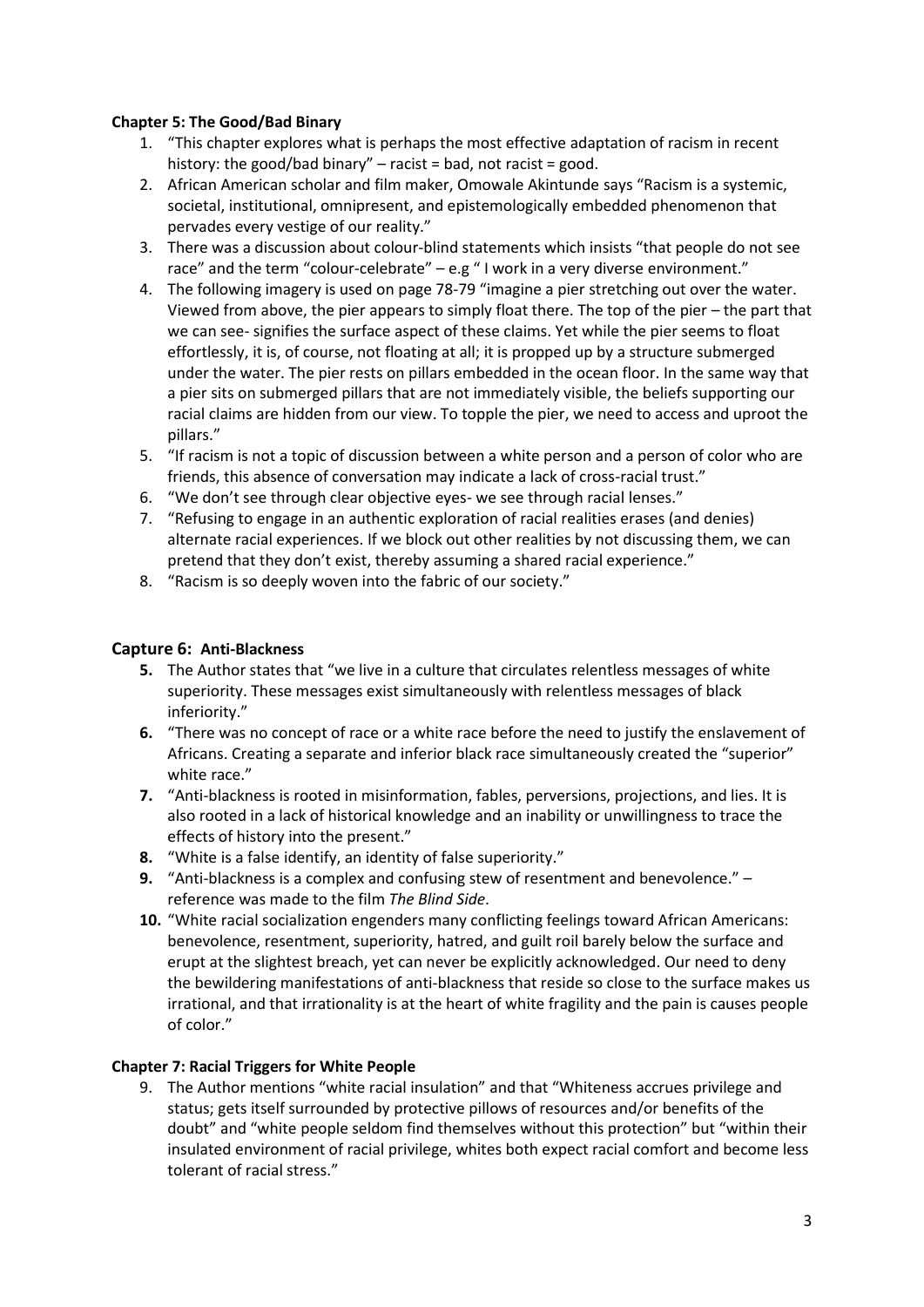- 10. "Most white people have limited information about what racism is and how it works" and "this racially coded language reproduces racist images and perspectives while simultaneously reproducing the comfortable illusion that race and its problems are what "they" have, not us."
- 11. "White fragility may be conceptualized as a response or "condition" produced and reproduced by the continual social and material advantages of whiteness."

## **Capture 8: The Result: White Fragility**

- **11.** The Author states that "..a sense of white superiority and knowledge of power codes appear to develop as early as preschool."
- **12.** "White people's moral objection to racism increases their resistance to acknowledging their complicity with it."
- **13.** "…pointing out white advantage will often trigger patterns of confusion, defensiveness and righteous indignation."
- **14.** "One way that whites protect their positions when challenged on race is to invoke the discourse of self-defense."
- **15.** "The continual retreat from the discomfort of authentic racial engagement in a culture in which racial disparity is infused limits white people's ability to form authentic connections across racial lines and perpetuates a cycle that keeps racism in place."
- **16.** Professor Rich Vodde states, "If privilege is defined as a legitimization of one's entitlement to resources, it can also be defined as permission to escape or avoid any challenges to this entitlement."
- **17.** "White equilibrium is a cocoon of racial comfort, centrality, superiority , entitlement, racial apathy, and obliviousness, all rooted in an identity of being good people free of racism. Challenging this cocoon throws off our racial balance. Because being racially off balance is so rare, we have not had build the capacity to sustain the discomfort. Thus, whites find these challenges unbearable and want them to stop."
- **18.** "White fragility functions as a form of bullying."

## **Chapter 9: White Fragility in Action**

- 12. The Author mentions explores and discusses "the common emotional reactions that white people have…" when these assumptions and behaviours are then challenged these include – feelings, behaviours, claims and assumptions.
- 13. The author on identifying the underlying assumptions then explores how they function as follows:
	- "Functions of White Fragility
		- o Maintain white solidarity
		- o Close off self-reflection
		- o Trivialize the reality of racism
		- o Silence the discussion
		- o Make white people the victims
		- o Hijack the conversation
		- o Protect a limited worldview
		- o Take race off the table
		- o Protect white privilege
		- o Focus on the messenger, not the message
		- o Rally more resources to white people."
- 14. The author states "In Summary, the prevailing white racial assumptions and the bevhaviors they engender protect racism."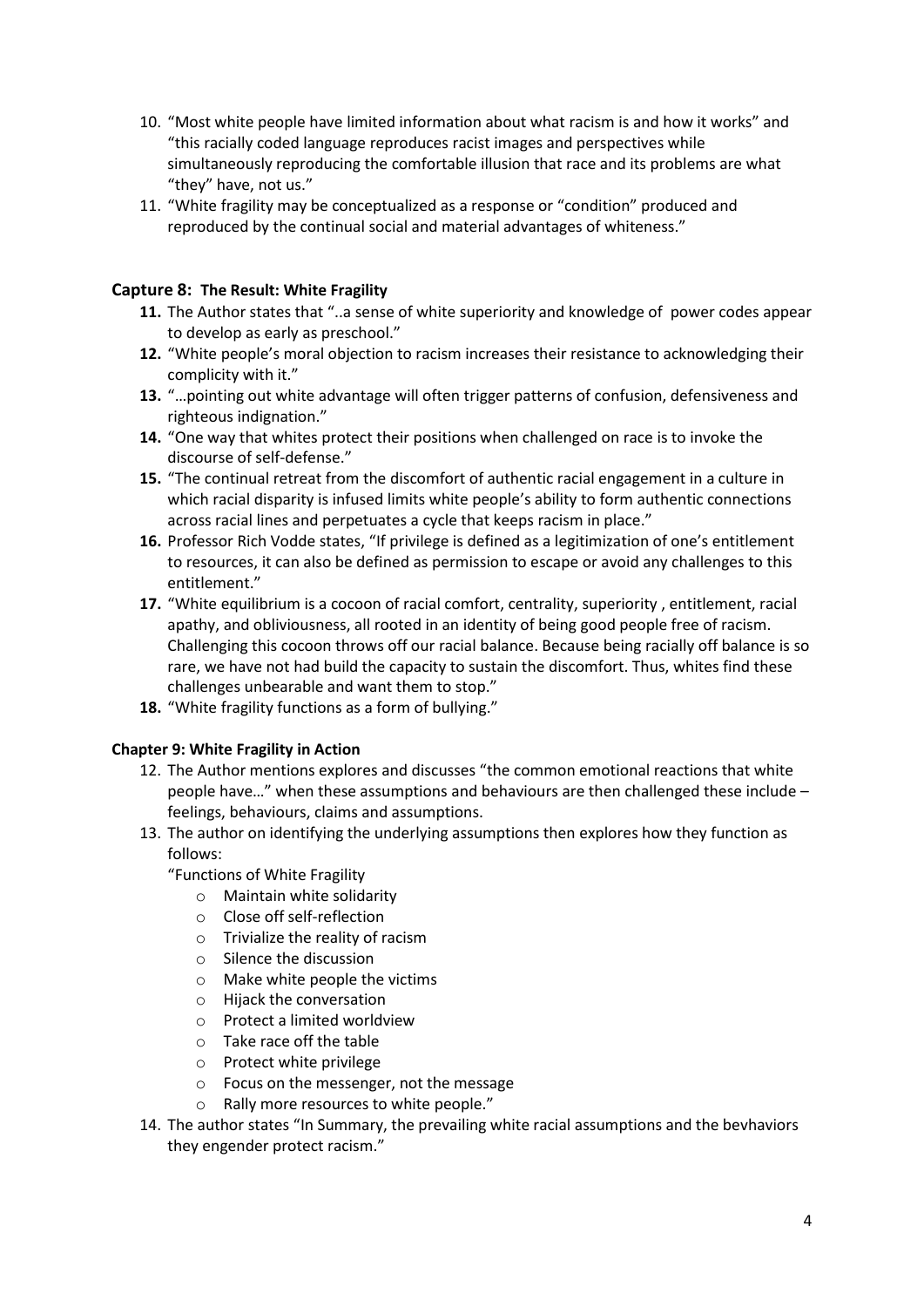There was a discussion regarding the reaction of defensiveness when the subject of racism and white privilege is mentioned.

## **Chapter 10: White Fragility and the Rules of Engagement**

The author discusses "a set of unspoken rules for how to give white people feedback"

- 1. "White fragility punishes the person giving feedback and presses them back into silence. It also maintains white solidarity – the tacit agreement that we will protect white privilege and not hold each other accountable for our racism."
- 2. "Racism is the norm rather than the aberration. Feedback is key to our ability to recognize and repair our inevitable and often unaware collusion."
- 3. "Given that the goal of antiracist work is to identify and challenge racism and *the misinformation that supports it,* all perspectives are *not* equally valid: some are rooted in racist ideology and need to be uncovered and challenged."
- 4. "For people of color, the racial status quo is hostile and needs to be interrupted, not reinforced."
- 5. The author states "As I have tried to show throughout this book, white people raised in Western society are conditioned into a white supremacist worldview because it is the bedrock of our society and its institutions."
- 6. "stopping our racist patterns must be more important than working to convince others that we don't have them. We do have them, and people of color already know that we have them: our efforts to prove otherwise are not convincing. An honest accounting of these patterns is no small task given the power of white fragility and white solidarity but it is necessary."

#### **Chapter 11: White Women's Tears**

- **1.** The Author states that "The term *white tears* refers to all the ways, both literally and metaphorically, that white fragility manifests itself through white people's laments on how hard racism is on *us*."
- **2.** "there is a long historical backdrop of black men being tortured and murdered because of a white woman's distress." Reference was made to the murder of Emmett Till, a fourteen year old boy who died in 1955.
- **3.** "The murder of Emmett Till is just one example of the history that informs an oft-repeated warning from my African American colleagues: "when a white woman cries, a black man gets hurt."" "Not knowing or being sensitive to this history is another example of white centrality, individualism, and lack of racial humility."
- **4.** "Whether intended or not, when a white woman cries over some aspect of racism, all the attention immediately goes to her, demanding time, energy, and attention from everyone in the room when they should be focused on ameliorating racism."
- **5.** "Because racism does not rely solely on individual actors, the racist system is reproduced automatically. To interrupt it, we need to recognize and challenge the norms, structures, and institutions in place."
- **6.** "Tears that are driven by white guilt are self-indulgent."
- **7.** "For people of color, our tears demonstrate our racial insulation and privilege."

#### **Chapter 12: Where Do We Go from Here?**

Part of this chapter includes a section on **The Question of Guilt.** The Author states that:

1. "Audre Lorde eloquently addressed her thoughts on white guilt at the National Women's Studies Association Conference in 1981:"